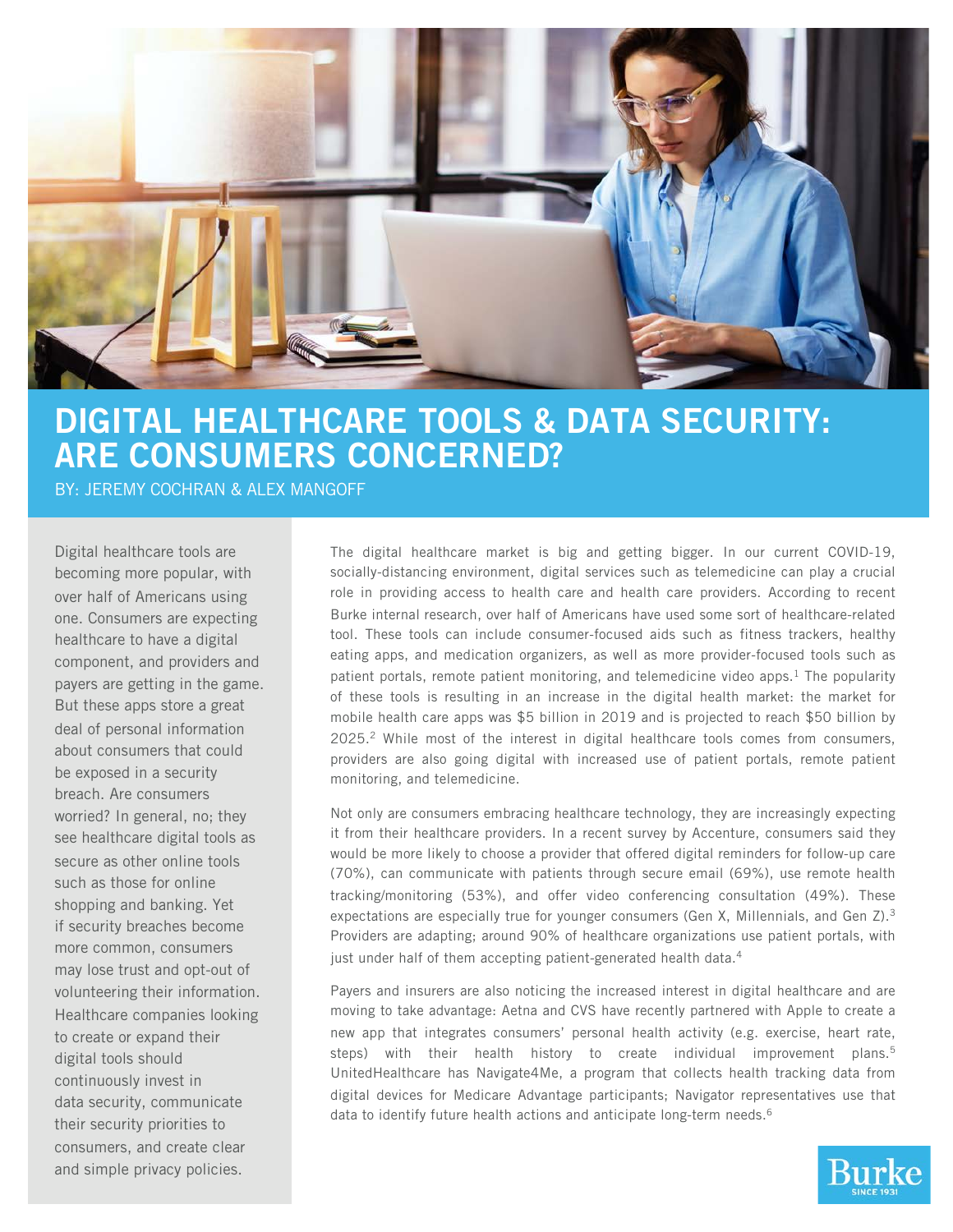



### HEALTHCARE INFORMATION, PRIVACY, AND SECURITY

The increase in personal health tracking, along with the digitizing of health records, has created an increase in the amount of consumer health data available, prompting concerns about data security and privacy. While federal regulations, such as the Health Insurance Portability and Accountability Act (HIPPA), exist to help protect individuals' health records, applying them to consumerfocused health tools can be difficult.

Data security could be concerning given the amount and type of data collected. Fitness apps like Fitbit store your steps and exercise habits, of course, but also more detailed information like heart rate, location, sleep patterns, and weight (not to mention credit card information). More specific apps can store even more personal information like menstrual cycles, sexual behavior, and medication history. If this data were to be breached, users' financial data, location, and personal health information could be exposed and possibly used against them. 7

Some of these apps have been hacked already. In 2018, MyFitnessPal reported a security breach that exposed usernames and passwords for 150 million users<sup>8</sup>; in 2016, a small number of Fitbit users had their accounts hacked and their login information and location data exposed.<sup>9</sup> While the fallout from these security breaches has been relatively limited, the large number of users and data stored in these tools creates the potential for more damage.

# CONSUMERS GENERALLY UNCONCERNED ABOUT PRIVACY IN HEALTHCARE TOOLS

How much do concerns about data security impact consumers' use of health technology? Given the tech's increasing popularity, it does not seem to hold them back. Why? Recent internal research by Burke may help give the answer: consumers were asked for their perceptions of how secure their data was on various healthcare and non-healthcare digital tools. Banking/payment apps were rated as most secure, followed by online shopping platforms; social media was considered much less secure.

Consumers felt that the healthcare tools, which included both consumer tools (fitness trackers, nutrition apps, medication reminder tools) and provider-focused tools (patient portals, telemedicine, remote monitoring), were at least as secure as online shopping platforms and much more secure than social media apps. Interestingly, the consumer-focused tools, which are generally not linked to a healthcare provider and thus fall farther from federal regulations, were considered more secure than provider-focused ones.

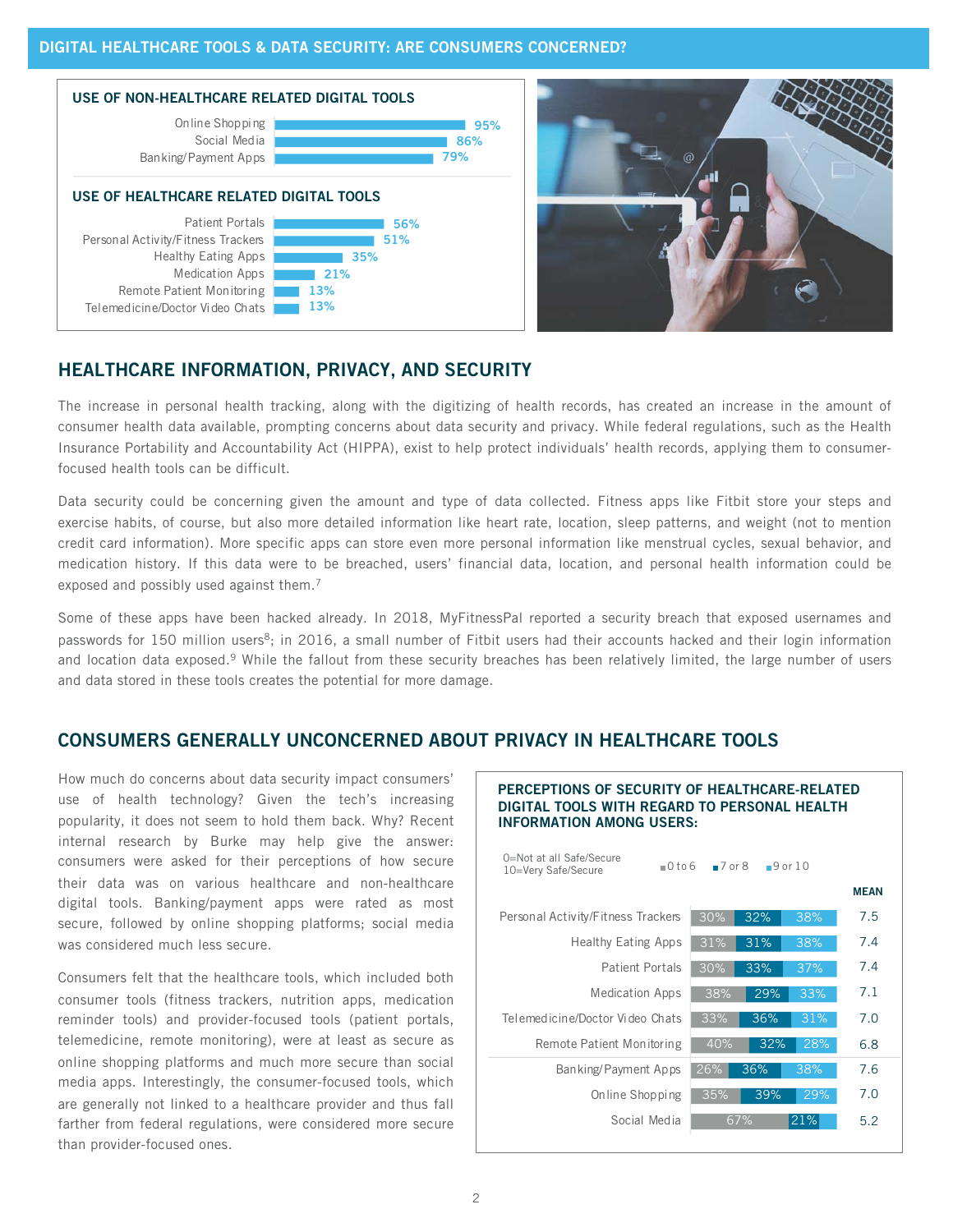### DIGITAL HEALTHCARE TOOLS & DATA SECURITY: ARE CONSUMERS CONCERNED?

The Burke data also showed that privacy concerns are much lower for consumers who have actually used the tool compared to those who have not. Around two-in-five consumers who have used a tool feel that it is very secure, compared with only one-in-five for those not using it. Consumers who are more interested in using the app may be more willing to take on any potential security risks, and vice versa.



Furthermore, when looking at the how well specific brands ensure data privacy, FitBit was rated similar to that of Google (interestingly, both are now part of the same company). Consumers appear to trust that tech companies overall are keeping their data safe, and see their health information in the same way. 10

### PERCEPTIONS OF HOW WELL BRAND ENSURES PRIVACY OF PERSONAL INFORMATION…



### **CONCLUSION**



In general, security concerns are not a primary issue for consumers when considering using a digital healthcare tool. Most consumers currently trust the tools to keep their data safe, or at least feel that their data is as safe as other non-healthcare data.

However, more security breaches are likely to occur. If these breaches become more widespread or expose more personal information, consumers may become more wary of using these tools and demand more upfront assurances on data security.